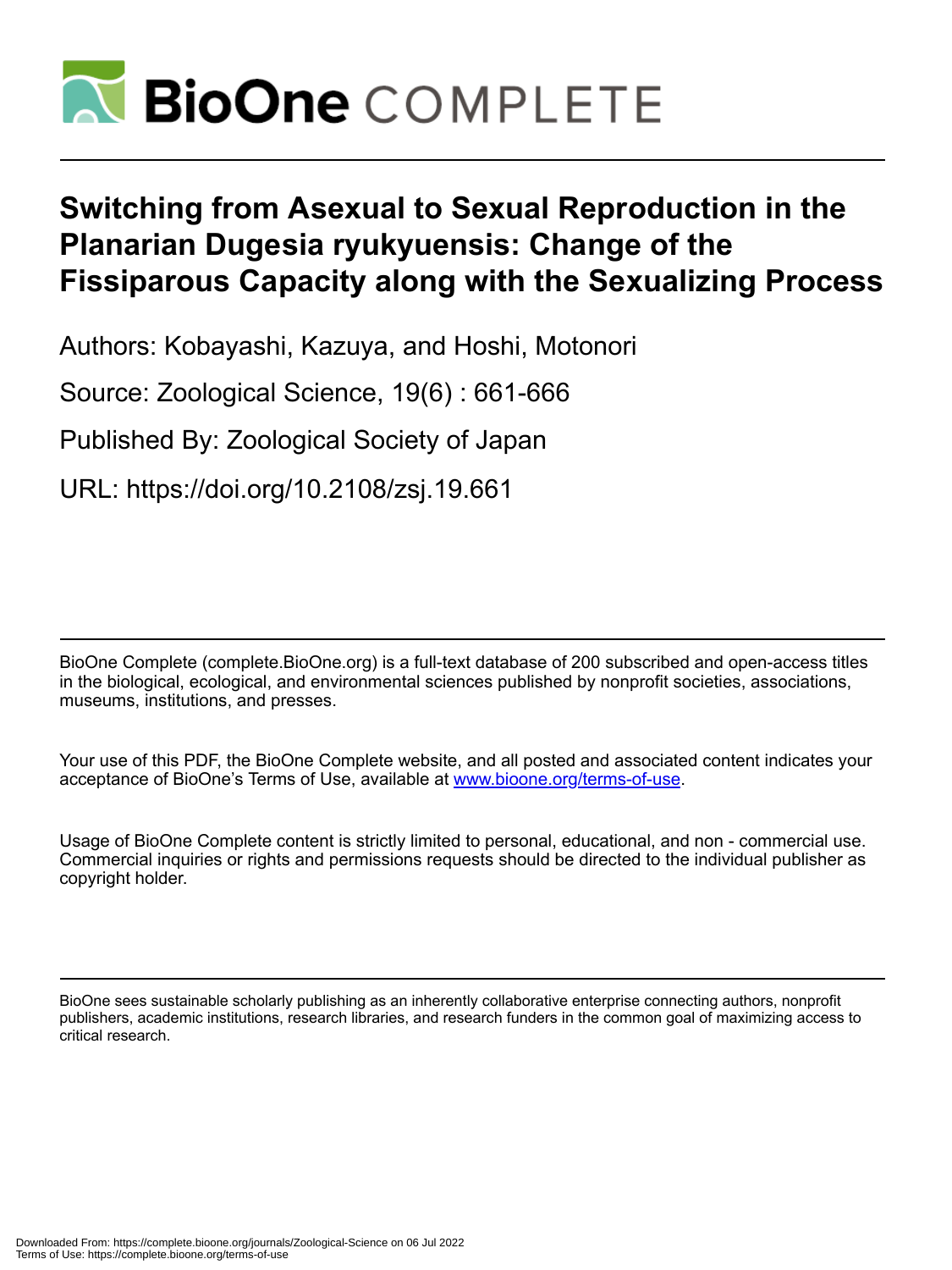## **Switching from Asexual to Sexual Reproduction in the Planarian**  *Dugesia ryukyuensis***: Change of the Fissiparous Capacity along with the Sexualizing Process**

Kazuya Kobayashi<sup>1</sup> and Motonori Hoshi<sup>2\*</sup>

1 *"Form and Function", PRESTO, Japan Science and Technology Corporation (JST)* 2 *Center for Life Science and Technology, Keio University, Hiyoshi 3-14-1, Kouhoku-ku Yokohama 223-8522, Japan*

**ABSTRACT**—Asexual worms of fissiparous strain of the planarian *Dugesia ryukyuensis* switch from asexual to sexual reproduction, if they are fed with sexually mature worms of *Bdellocephala brunnea*. This suggests that the sexually mature worms have a sexualizing substance(s) that induces the sexuality in the asexual worms. Here, we found by analysis of the sexualization that the cessation of the fission, namely their asexual reproduction, occurs immediately after the acquisition of sexuality. This result suggests that the downstream mechanisms induced by the putative sexualizing substance in *B. brunnea* become responsible for the cessation of fission. We also found that the decapitation triggers fission in the worms even after the acquisition of sexuality if they are not sexually mature, while the fully sexualized worms never fission even though they are decapitated. This result suggests that the cessation of fission takes place via at least two steps: (1) the mechanisms associated with the cephalic system; (2) other mechanisms independent of cephalic control.

**Key words:** planaria, asexual-sexual switch, sexualization, sexualizing substance, cessation of fission

#### **INTRODUCTION**

Many metazoans may reproduce both asexually and sexually from population to population within a species (Bell, 1982). They convert the reproductive modes presumably depending upon the environmental circumstances and/or the phase of life cycle. However, the mechanisms underlying the switching from the asexual to the sexual reproduction, and *vice versa*, remain unknown in metazoans.

Some planarians, especially in the genus *Dugesia*, comprise of at least three races with respect to the reproductive mode: asexual race, sexual race, and 'physiological race' (Jenkins, 1967). In the asexual race, worms reproduce by fission without sexual organs. In the sexual race, worms have hermaphroditic sexual organs, and copulate and then produce cocoons filled with several fertilized eggs. They are not likely to fission. In the physiological race, worms convert between asexual and sexual reproduction seasonally. In such planarians, it is well known that even the asexual race switches from asexual to sexual reproduction by being fed with sexually mature planarians (Grasso and Benazzi, 1973;

\* Corresponding author: Tel. +81-45-566-1773; FAX. +81-45-566-1448. E-mail: hoshim@bio.keio.ac.jp

Sakurai, 1981). Recently, we established an assay system for sexualization in the OH strain, an exclusively fissiparous strain, of *Dugesia ryukyuensis* by feeding with sexually mature worms of *Bdellocephala brunnea*, an exclusively oviparous species (Kobayashi *et al*., 1999). This experimental sexualization indicates the existence of the putative sexualizing substance in *B. brunnea*. We divided the process of the sexualization into five distinct stages by histological changes (Fig. 1) and found that the sexualization has a point-of-no-return. Before the point-of-no-return, the worms return to the asexual condition unless feeding on sexually mature worms of *B. brunnea* is maintained, whereas after the point-of-no-return, the worms are committed to the sexuality. In other words, the worms after the point-of-no-return no longer need feeding on the sexualizing substance contained in *B. brunnea* to be sexualized. In this experimental sexualization, it was observed that the fully sexualized worms do not fission. This suggests that cessation of fission, which is, in general, a significant event during the switching from asexual to sexual reproduction, may occur. So far, changes of asexual capacity (fissiparous capacity) in the sexualization were not yet reported, though the process of the development of sexual organs was described in detail. Although, at least, the sexualizing substance is directly responsible for the point-of-no-return, namely the acquisition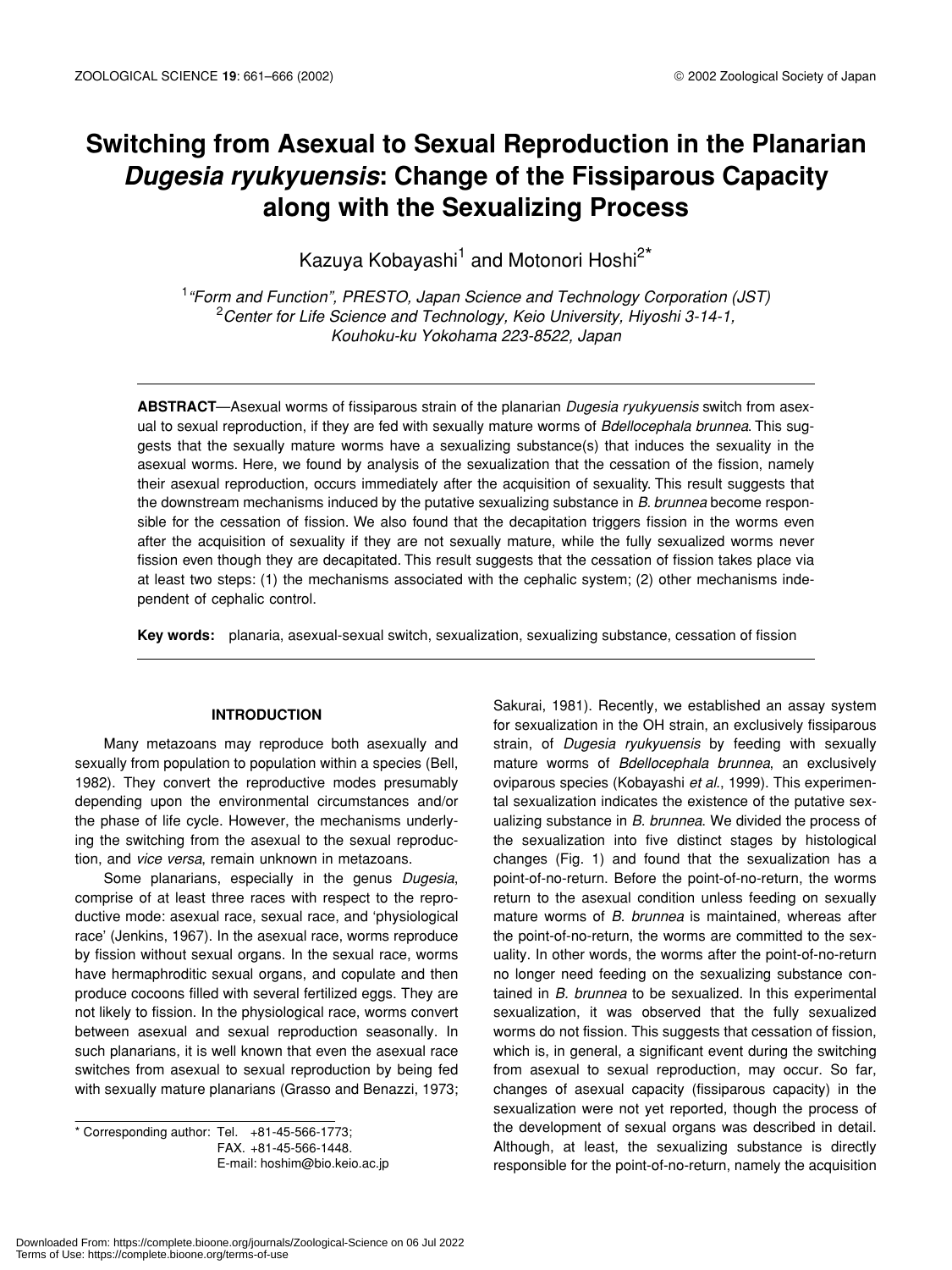

**Fig. 1.** Illustration of five distinct stages along with the sexualization. The development and topological position of reproductive organs are shown. Red region: ovary; blue region: testis and seminal duct; yellow region: yolk gland and oviduct; green region: a copulatory apparatus with a genital pore. It had been revealed by histological search that worms at stage 0 (the OH strain) have a pair of undeveloped ovaries. Briefly, at stage 1, the ovaries become larger enough to be externally apparent, yet neither oocytes nor other sexual organs are detectable. At stage 2, oocytes appear in the ovaries. At stage 3, the primordial testes and a copulatory apparatus emerge, and at stage 4, a genital pore in the copulatory apparatus become externally apparent, primordial yolk glands develop and spermatocytes appear in the testes. At stage 5, mature yolk glands are formed and many mature spermatozoa are detectable in the testes.

of sexuality, it is still obscure whether the relationship between the sexualizing substance and the cessation of fission is direct or indirect. In this study, we examined the fission along with the process of the sexualization, and estimated the correct period of the cessation of fission in contrast with the point-of-no-return. Finally, we discussed the relationship between the sexualizing substance and the cessation of fission.

#### **MATERIALS AND METHODS**

#### **Animals**

An exclusively fissiparous strain, the OH strain of the planarian *Dugesia ryukyuensis* presented by Dr. S. Ishida of Hirosaki University was maintained at 20°C in dechlorinated tap water by being fed with chicken liver. After starvation for two to three weeks, the worms were used as asexual recipients in a feeding experiment. Wild populations of *Bdellocephala brunnea*, an exclusively oviparous planaria, were collected in the vicinities of Yamagata City, Japan. They were used as the food to sexualize the worms of *D. ryukyuensis*.

The feeding experiment was performed as previously described (Kobayashi *et al*., 1999). Three groups of fifty worms of the OH strain were fed with the sexually mature worms of *B. brunnea* for six weeks. External observation was carried out under a binocular microscope every week to examine whether or not the recipients develop sexual organs (a pair of ovaries and a genital pore). Fission in the population was examined everyday. In case of fission in the recipients, the tail fragments were removed to keep the population density (five worms in about 30 ml of dechlorinated tap water), because the population density effects the process of sexualization (Kobayashi and Hoshi, unpublished data).

#### **Regeneration experiment**

The recipients were cut at the prepharyngeal level with a razor (Fig. 2). The head fragments were fixed with 10% formalin in phosphate-buffered saline (34 mM NaCl, 7 mM KCl, 2.5 mM  $Na<sub>2</sub>HPO<sub>4</sub>$ ,



**Fig. 2.** Scheme of surgical ablation in the recipients. Surgical ablation was performed at the prepharyngeal level. The illustration of a planaria arranged to the anterior on the left. The two larger black dots represented a pair of ovaries; a white bar, a black bar and a white dot represented a pharynx, a copulatory apparatus and a genital pore, respectively. In case of the fully sexualized worms, the ovaries and the copulatory apparatus with a genital pore were apparent.

4.5 mM KH2PO4, pH 7.4). The fixed specimens were dehydrated through ethanol series, cleared in xylene and embedded in Paraplast Plus™ (Sherwood Medical, St. Louis, MO). The embedded specimens were cut into sections at 4  $\mu$ m thickness and stained with hematoxylin and eosin. The stages of sexualization in the recipients were determined by the results of the histological examination of the head fragments according to Kobayashi *et al*. (1999) (Fig. 1).

Additionally, each tail fragment was placed in a plastic dish of 35 mm in diameter and allowed to regenerate by being fed on chicken liver once a week. External observation was carried out every week for 6 months. When the tail regenerants developed sexual organs without fissioning, we regarded them as sexual worms. On the contrary, when they fissioned, we continued to maintain them. We regarded the fissioned offspring as asexual worms, when they fissioned further without developing sexual organs.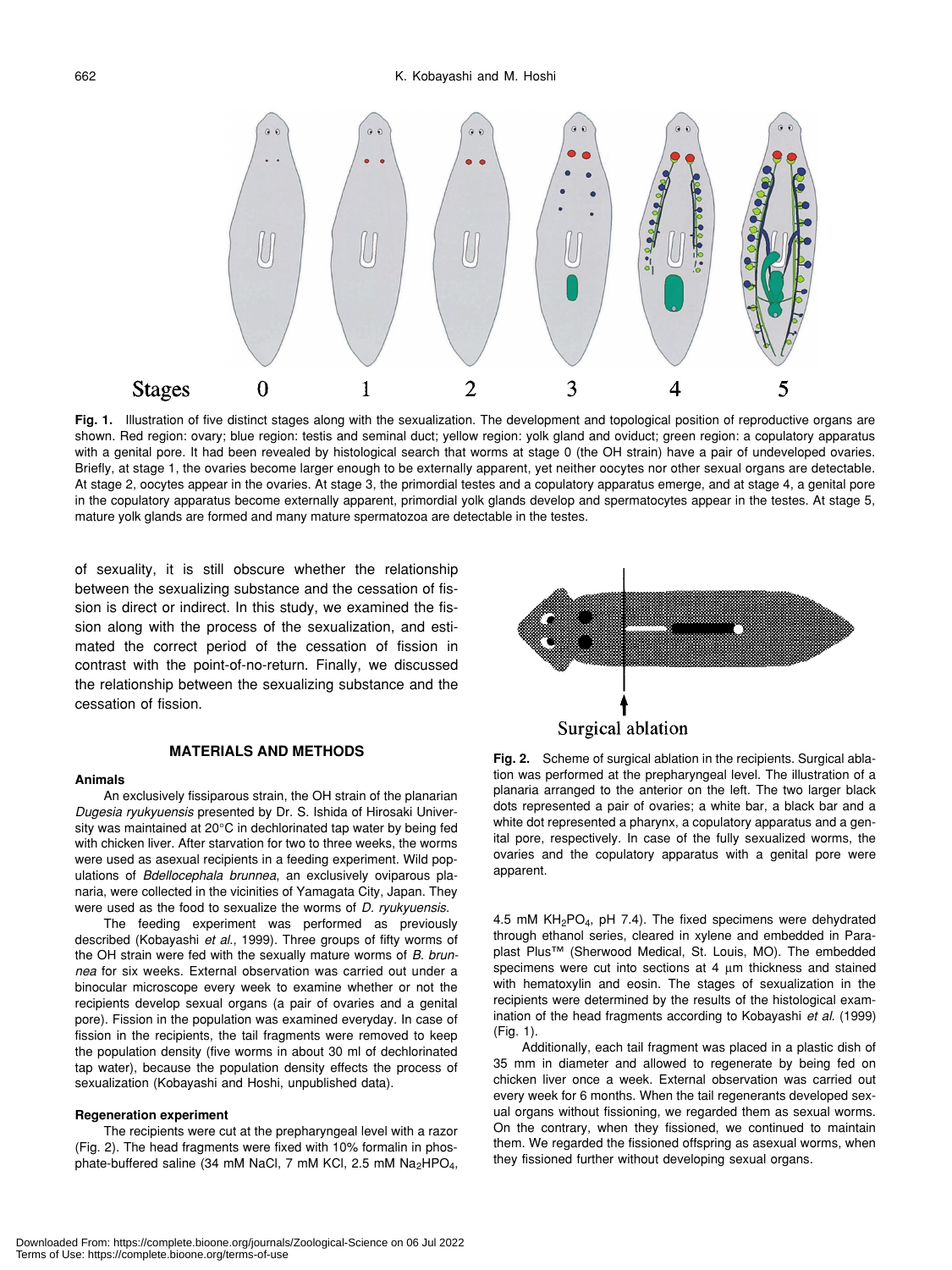

**Fig. 3.** The number of fissioned worms (**A**), the number of worms with a pair of ovaries (**B**) and the number of worms with a genital pore (**C**) along with the sexualization. Three groups of fifty worms of the OH strain were fed with the sexually mature worms of *B. brunnea* for six weeks. During the feeding experiment, second fission in the fissioned worms was not observed. Thus, total number of fission in the populations is expressed as the cumulative number of the fissioned worms. Means and standard errors (vertical bar) of the three groups were shown.

#### **RESULTS**

#### **Fission in the recipients during sexualization**

We divided the process of sexualization into five distinct stages by external observation and histological examination (Fig. 1, Kobayashi *et al*., 1999). In this experiment, most worms at each week of feeding treatment approximately corresponded with stages 1 to 5 in order. Fig. 3A shows the number of fissioned worms along with the progression of sexualization. Worms fed on *B. brunnea* did not fission by Week 1, because the body size was not large enough to fission yet, and then they started to fission after about one week of feeding treatment. At almost the same time, a pair of ovaries were recognized externally in a half of the worms (Fig. 3B). From two to three weeks of the treatment, consequently, the worms with a pair of ovaries actively fissioned (Fig. 3A), though some of them developed a copulatory apparatus at the postpharyngeal region without fissioning. A few worms with copulatory apparatus, as well as a pair of ovaries fissioned. After three weeks of the treatment, fission was not observed (Fig. 3A). The worms that had not fissioned opened a genital pore on the ventral at Week 3 (Fig. 3C). Finally, the worms that had experienced fission also developed a copulatory apparatus and a genital pore after Week 4.

#### **Regeneration experiment**

In order to examine the fissiparous capacity and the degree of the sexualization in the recipients, we carried out the regeneration experiment as described in MATERIALS AND METHODS. Table 1 summarizes the fissiparous capacity of the recipients corresponding with the stages of sexualization (Fig. 1; Kobayashi *et al*., 1999). In the case of the worms at stages 0–4, all the decapitated worms started to fission within ten days after surgery. The appearance of sexual offspring in the decapitated worms at stages 3 and 4

**Table 1.** The degree of sexualization and the fissiparous capacity in the recipients

| Stages of<br>sexualization <sup>a</sup> | Number of<br>recipients | Number of fissioned<br>recipients (%) |
|-----------------------------------------|-------------------------|---------------------------------------|
| Stage 0 <sup>b</sup>                    | 15                      | 15 (100)                              |
| Stage 1                                 | 9                       | 9(100)                                |
| Stage 2                                 | 11                      | 11 (100)                              |
| Stage 3                                 | 14                      | 14 (100)                              |
| Stage 4                                 | 11                      | 11 (100)                              |
| Stage 5                                 | 15                      | $0(0)^c$                              |

Sixty worms of the OH strain were fed with the sexually mature worms of *B. brunnea*. During 6 weeks of the feeding treatment, appropriate recipients were used in the regeneration experiment as described in MATERIALS AND METHODS.

<sup>a</sup> Explanation of the stages of sexualization was referred in Fig. 2.

<sup>b</sup> The recipients fed with chicken liver for six weeks were used as a control.

<sup>c</sup> Worms at stage 5, namely fully sexualized worms, did not fisstion, even though they were decapitated.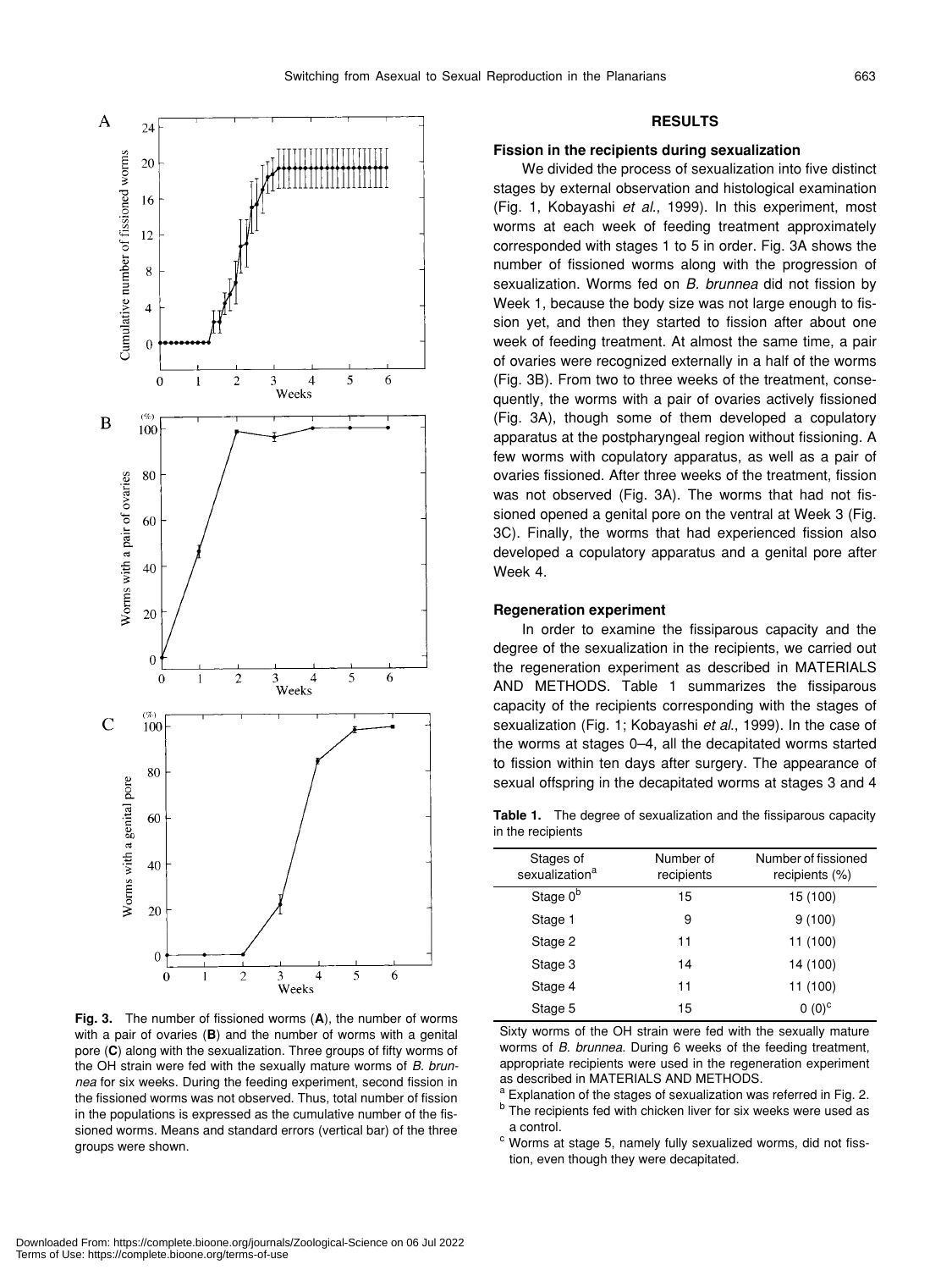| Stages of<br>sexualization | Number of<br>decapitated<br>recipients | Average number of<br>fission in decapitated<br>recipients | Total number of<br>offspring <sup>b</sup> | Reproductive mode of offspring         |                                         |  |
|----------------------------|----------------------------------------|-----------------------------------------------------------|-------------------------------------------|----------------------------------------|-----------------------------------------|--|
|                            |                                        |                                                           |                                           | Number of sexual<br>offspring $(\%)^c$ | Number of asexual<br>offspring $(\%)^d$ |  |
| Stage 0                    | 15                                     | 10.4                                                      | 171                                       | 0(0.0)                                 | 152 (100.0)                             |  |
| Stage 1                    | 9                                      | 10.7                                                      | 105                                       | 0(0.0)                                 | 96 (100.0)                              |  |
| Stage 2                    | 11                                     | 10.4                                                      | 125                                       | 0(0.0)                                 | 101 (100.0)                             |  |
| Stage 3                    | 14                                     | 6.4                                                       | 104                                       | 27(30.3)                               | 62 (69.7)                               |  |
| Stage 4                    | 11                                     | 2.5                                                       | 38                                        | 25 (75.8)                              | 8(24.2)                                 |  |
| Stage 5                    | 15                                     | 0.0                                                       | 15                                        | 15 (100.0)                             | 0(0.0)                                  |  |

**Table 2.** The reproductive mode of the offspring from the decapitated recipients<sup>a</sup>

<sup>a</sup> The data was obtained from the recipients described in Table 1.

b, c, and d Total number of offspring is not identical with the sum of the number of asexual and sexual offspring, since the offspring in course of regeneration were not counted after 6 months of the regeneration experiment.

was followed by dramatic decrease in the frequency of fission (Table 2; as described below in detail). On the other hand, the decapitated worms at stage 5 never fissioned.

As a result of these cycles of fission, many offspring were obtained. We also examined their reproductive mode (Table 2). All the offspring at stages 0–2 became asexual. Both asexual and sexual offspring were observed in the decapitated worms at stages 3 and 4. The decapitated worms at stage 5 became sexual. When the decapitated worms at stages 3 and 4 fissioned, the head offspring always became sexual. However, the tail offspring followed quite a different fate along with the process of sexualization (Fig. 4): in type 1, the tail offspring produced two sexual worms in the same manner as the head offspring in the first cycle of the asexual reproduction, though it produced an asexual worm after two cycles of the asexual reproduction; in type 2, after a cycle of the asexual reproduction in the tail offspring, the head and tail regenerants became sexual and asexual worms respectively; in type 3, the tail offspring became asexual; in type 4, although the tail offspring underwent a cycle of the asexual reproduction, both the head and the tail regenerants became sexual; in type 5, the tail offspring became sexual. The decapitated worms at stage 3 followed the fate of types 1–3, while those at stage 4 followed mainly the fate of types 4 and 5, though a few of them followed the fate of types 2 and 3 (Table 3).

### **DISCUSSION**

#### **Fissiparous capacity during sexualization**

Mostly, freshwater planarians (triclads) can reproduce asexually without sexual organs (Pearse *et al*., 1987). In such planarians, some populations may alternate between asexual and sexual reproduction (Curtis, 1902; Hyman, 1939; Jenkins, 1967). They cannot seem to fission, namely the asexual reproduction, whenever they keep a sexual state; that is, they not only develop hermaphroditic sexual organs but also cease to fission, when they switch from asexual to sexual reproduction (sexualization). However, the cessation of fission, a significant event in sexualization, is not described in detail.

We established an assay system for sexualization in the OH strain of *Dugesia ryukyuensis* by feeding with the putative sexualizing substance contained in *Bdellocephala brunnea* and divided the process of the sexualization into five distinct stages by histological changes (Fig. 1) (Kobayashi *et al*., 1999). The experimental sexualization has a point-of-no-return between stages 2 and 3. The worms at stages 3 onward no longer need feeding on *B. brunnea* to maintain the sexuality. We first examined fissioned worms along with the process of sexualization. External observation revealed that worms developing a pair of ovaries can fission, then they seem to cease the fission around the time they differentiate copulatory apparatus, and eventually they never fission after the differentiation of a genital pore (Fig. 3). Appearance of genital pore indicates that the worms were sexualized by stage 4. Thus, the cessation of fission is performed immediately after the point-of-no-return under the experimental conditions. We also observed that the worms after the point-of-no-return were fully sexualized without fissioning, even if feeding on *B. brunnea* was stopped (data not shown). These results suggest that, after the point-ofno-return, downstream mechanisms induced by the putative sexualizing substance become responsible for the cessation of fission. In other words, the sexualizing substance contained in *B. brunnea* would not be directly responsible for the cessation of fission, since the worms before the point-ofno-return are able to fission in spite of the progression of the sexualization. Grasso and Benazzi (1973) suggested that the putative sexualizing substance in sexual specimens serves to cease fission before the differentiation of sexual organs. The discrepancy between the two suggestions may be attributed to the difference in the experimental conditions.

#### **Fissiparous capacity after decapitation**

In order to estimate the fissiparous capacity of the recipients intensively and extensively, we carried out decapitation of the recipients by surgical ablation, because decapitation of asexual planarians facilitates the fission,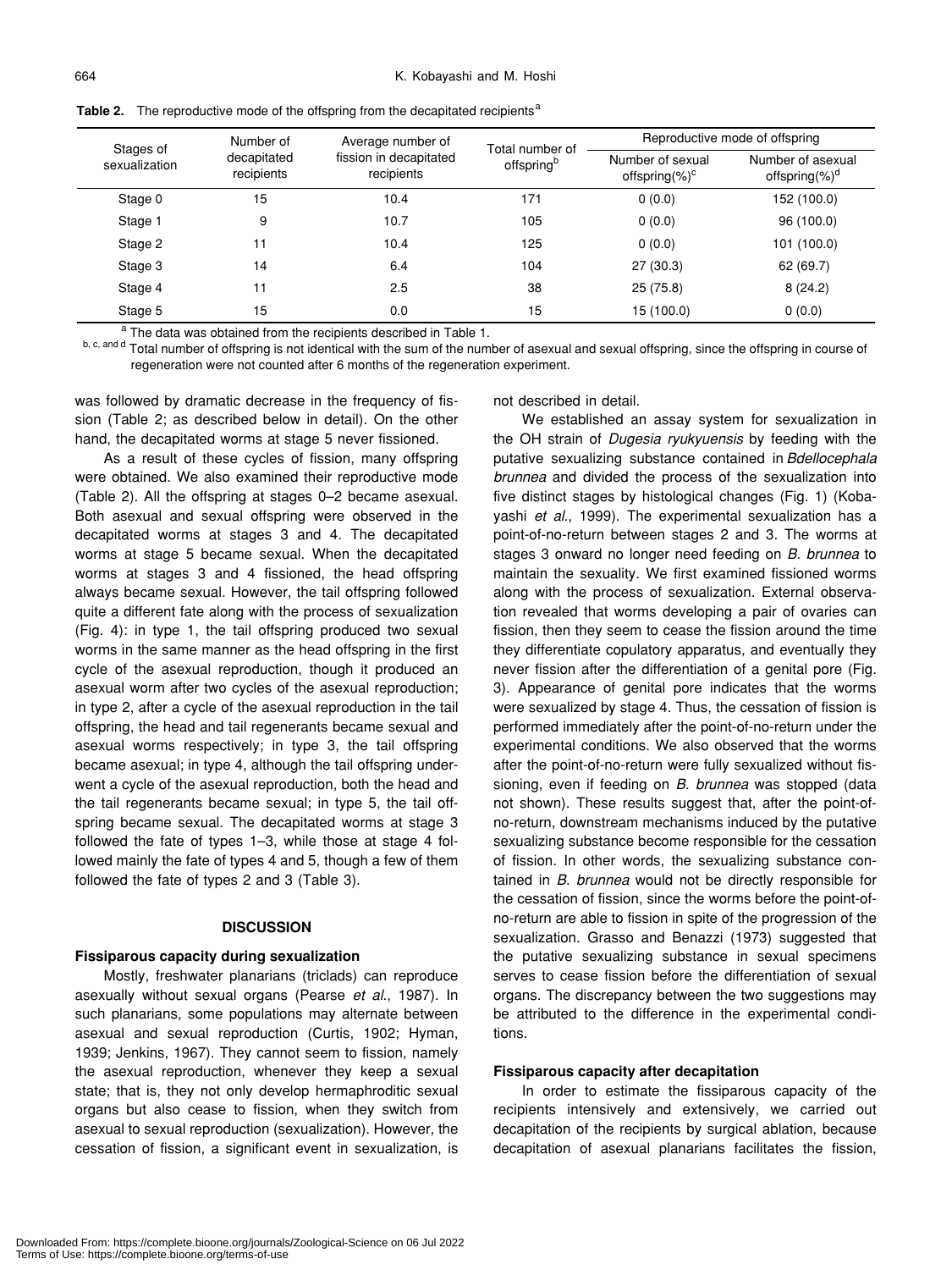

**Fig. 4.** Illustration of the different fates in decapitated worms at stages 3 and 4. Planarian illustrations painted with dark gray represented sexual offspring that developed full sexual organs without fissioning. Planarian illustrations painted with light gray represented asexual offspring that continued to fission without developing the sexual organs.

**Table 3.** Number in each type of the decapitated recipients\*

| Stages of sexualization | Number of decapitated<br>recipients | Types of fate in decapitated worms shown in Fig. 4 |        |        |        |        |  |
|-------------------------|-------------------------------------|----------------------------------------------------|--------|--------|--------|--------|--|
|                         |                                     | Tvpe 1                                             | Type 2 | Type 3 | Tvpe 4 | Tvpe 5 |  |
| Stage 3                 | 14                                  |                                                    |        |        |        |        |  |
| Stage 4                 |                                     |                                                    |        |        |        |        |  |

\* The data was obtained from the recipients described in Table 1.